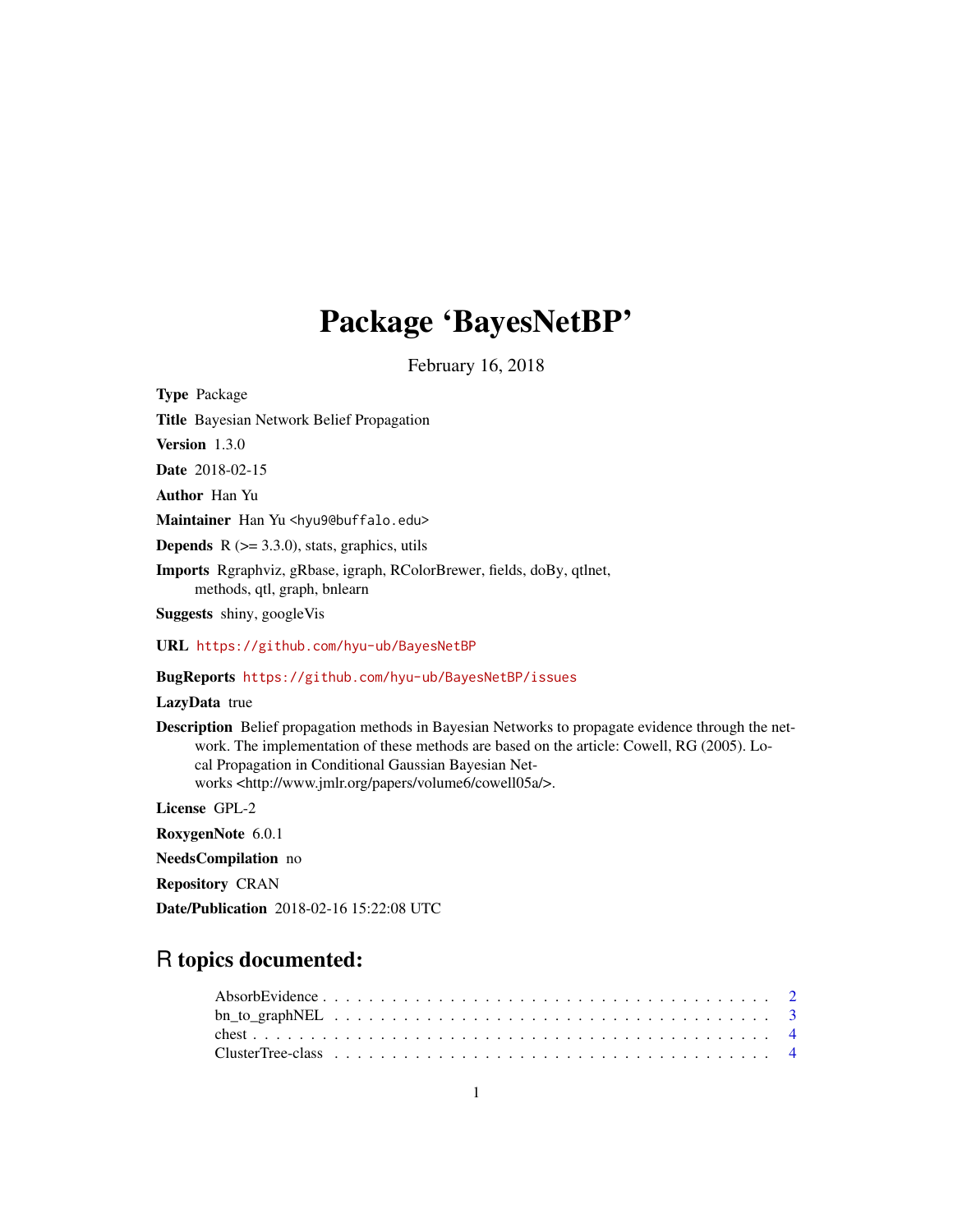# <span id="page-1-0"></span>2 **AbsorbEvidence AbsorbEvidence**

|       | <b>ComputeKLDs</b> |     |
|-------|--------------------|-----|
|       |                    |     |
|       |                    | - 8 |
|       |                    |     |
|       |                    |     |
|       |                    |     |
|       |                    |     |
|       |                    |     |
|       |                    |     |
|       |                    |     |
|       |                    |     |
|       |                    |     |
|       |                    |     |
|       |                    |     |
|       |                    |     |
|       |                    |     |
|       |                    |     |
|       |                    |     |
| Index |                    | 23  |

AbsorbEvidence *Absorb evidence into the model*

# Description

Absorb evidence into the model

# Usage

AbsorbEvidence(tree, vars, values)

# Arguments

| tree   | a ClusterTree object                                                                                                                        |
|--------|---------------------------------------------------------------------------------------------------------------------------------------------|
| vars   | a vector of the names of observed variables                                                                                                 |
| values | a list of observed values of the variables. Aside from a single value, The<br>element of the list can also be a vector of likelihood values |

# Details

Absorb multiple types and pieces of evidences into a [ClusterTree](#page-3-1) object. The discrete compartment of the [ClusterTree](#page-3-1) will be automatically propagated after evidence absorption, so that the object will be ready for making queries and absorbing additional evidence.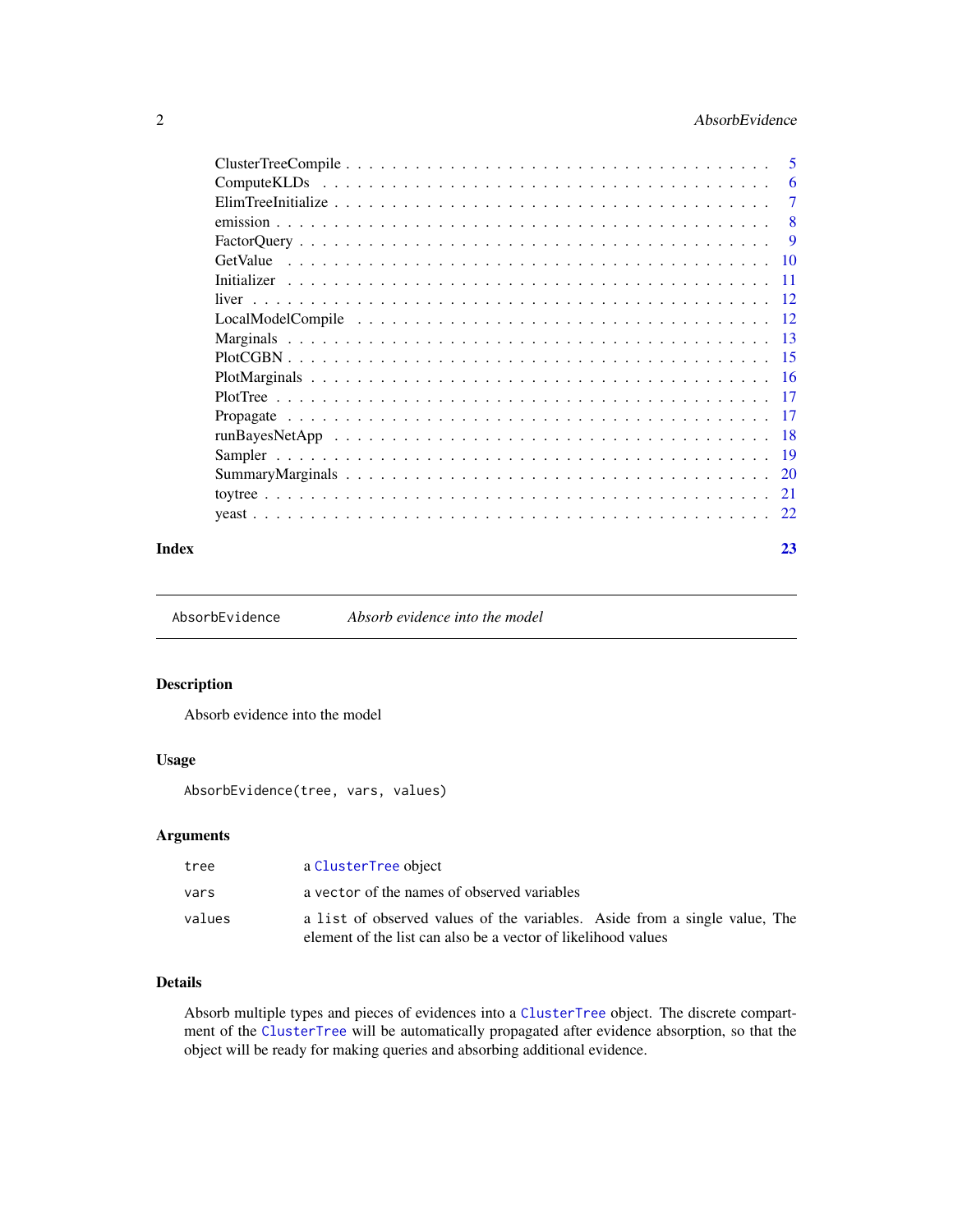<span id="page-2-0"></span>bn\_to\_graphNEL 3

# Value

[ClusterTree](#page-3-1) object with the evidence absorbed

#### Author(s)

Han Yu

# References

Cowell, R. G. (2005). Local propagation in conditional Gaussian Bayesian networks. Journal of Machine Learning Research, 6(Sep), 1517-1550.

Lauritzen, S. L., & Spiegelhalter, D. J. (1988). Local computations with probabilities on graphical structures and their application to expert systems. Journal of the Royal Statistical Society. Series B (Methodological), 157-224.

#### Examples

```
data(liver)
tree.init.p <- Initializer(dag=liver$dag, data=liver$data,
                           node.class=liver$node.class,
                           propagate = TRUE)
tree.post <- AbsorbEvidence(tree.init.p, c("Nr1i3", "chr1_42.65"), list(1,"1"))
```
bn\_to\_graphNEL *Convert a bn object to graphNEL object*

# Description

Convert a bn object to graphNEL object while removing isolated nodes

# Usage

```
bn_to_graphNEL(graph_bn)
```
#### Arguments

graph\_bn a bn object of Bayesian network

#### Value

```
a graphNEL object
```
# Author(s)

Han Yu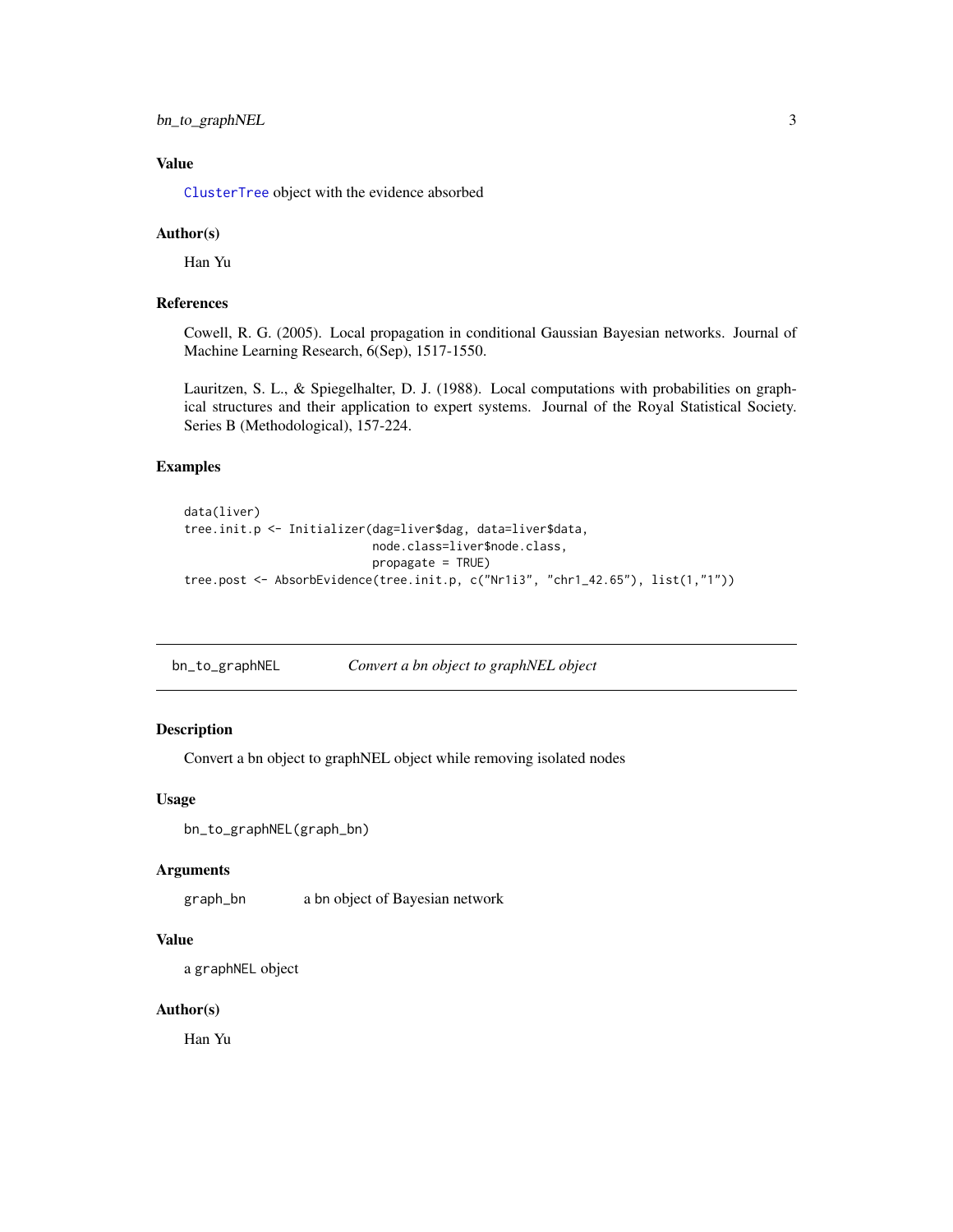<span id="page-3-0"></span>

Simulated data from the Chest Clinic example (also known as the Asia example) from Lauritzen and Spiegelhalter, 1988.

# Usage

data(chest)

#### Format

The data set chest contains two objects:

data a data. frame object of 10000 observations and 8 discrete variables.

dag a graphNEL object specifying the network structure.

# References

Lauritzen and Spiegelhalter (1988) Local Computations with Probabilities on Graphical Structures and their Application to Expert Systems (with Discussion). J. Roy. Stat. Soc. 50, p. 157-224.

Dethlefsen, C., & Hojsgaard, S. (2005). A common platform for graphical models in R: The gRbase package. Journal of Statistical Software, 14(17), 1-12.

<span id="page-3-1"></span>ClusterTree-class *An S4 class of the cluster tree.*

#### **Description**

The ClusterTree object is the computational object for belief propagation.

# Slots

cluster A vector storing the name of clusters in the cluster tree.

node A vector storing the name of nodes in the Bayesian network.

- graph A list of two graphNEL objects: \$dag stores the graph of Bayesian network, \$tree stores the graph of the cluster tree.
- member A named list of the node cluster membership.
- parent A named vector indicating the parent node of a given cluster in the cluster tree.
- cluster.class A named vector of logical values indicating whether a cluster is continuous or discrete.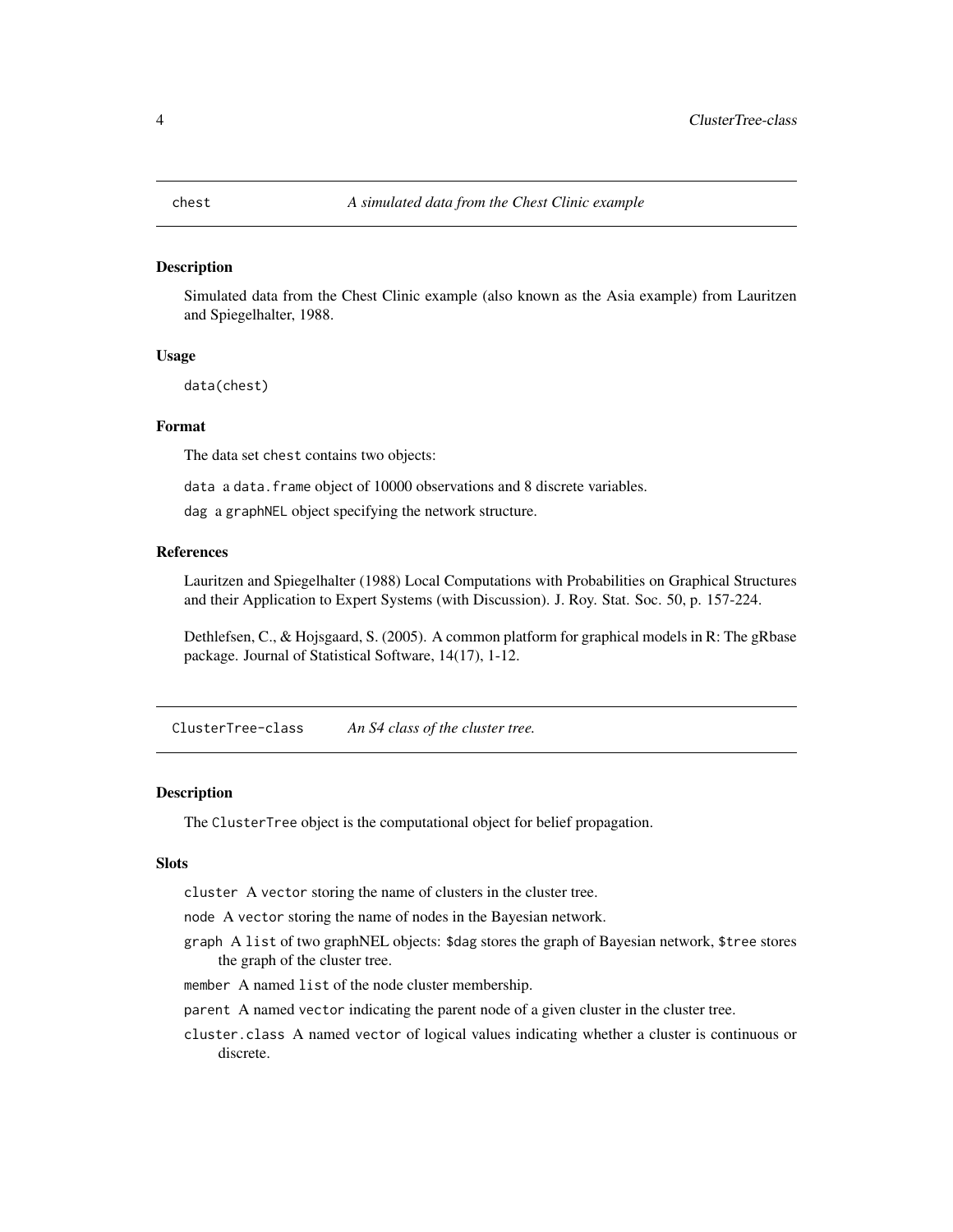<span id="page-4-0"></span>node.class A named vector of logical values indicating whether a node is continuous or discrete. assignment A named list indicating the assignment of discrete nodes discrete clusters.

propagated A logical value indicating whether the discrete compartment has been propagated.

cpt A named list of the conditional probability tables.

jpt A named list of the joint distribution tables.

- lppotential A named list of the linear predictor potentials assigned to each cluster in the lppotential slots.
- postbag A named list of the linear predictor potentials assigned to each cluster in the postbag slots.

activeflag A named vector of logical values indicating whether a continuous cluster is active. absorbed.variables A vector of characters indicating variables observed with hard evidence.

absorbed.values A list indicating the values of the variables observed with hard evidence.

absorbed.soft.variables A vector of characters indicating variables observed with soft or likelihood evidence.

absorbed.soft.values A list of the likelihoods of the soft or likelihood evidence.

<span id="page-4-1"></span>ClusterTreeCompile *Compile the cluster tree*

#### **Description**

Get the cluster sets and strong semi-elimination tree from the Bayesian network

#### Usage

ClusterTreeCompile(dag, node.class)

#### Arguments

| dag        | a graphNEL object of the Bayesian network                                      |
|------------|--------------------------------------------------------------------------------|
| node.class | a named vector of logical values, TRUE if node is discrete, FASLE if otherwise |

# Details

This function forms the cluster sets and the semi-elimination tree graph from the Bayesian network. The procedures include acquiring the elimination order, moralization, triangulation, obtaining cluster sets, forming strong elimination tree and strong semi-elimination tree. The cluster sets and the semi-elimination tree are required to initialize the cluster tree.

#### Value

tree.graph a graphNEL object of semi-elimination tree.

dag a graphNEL object of original Bayesian network.

cluster.sets a list of members of each cluster.

node.class a named vector of logical values, TRUE if node is discrete, FASLE if otherwise elimination.order a vector of node names sorted by the elimination order.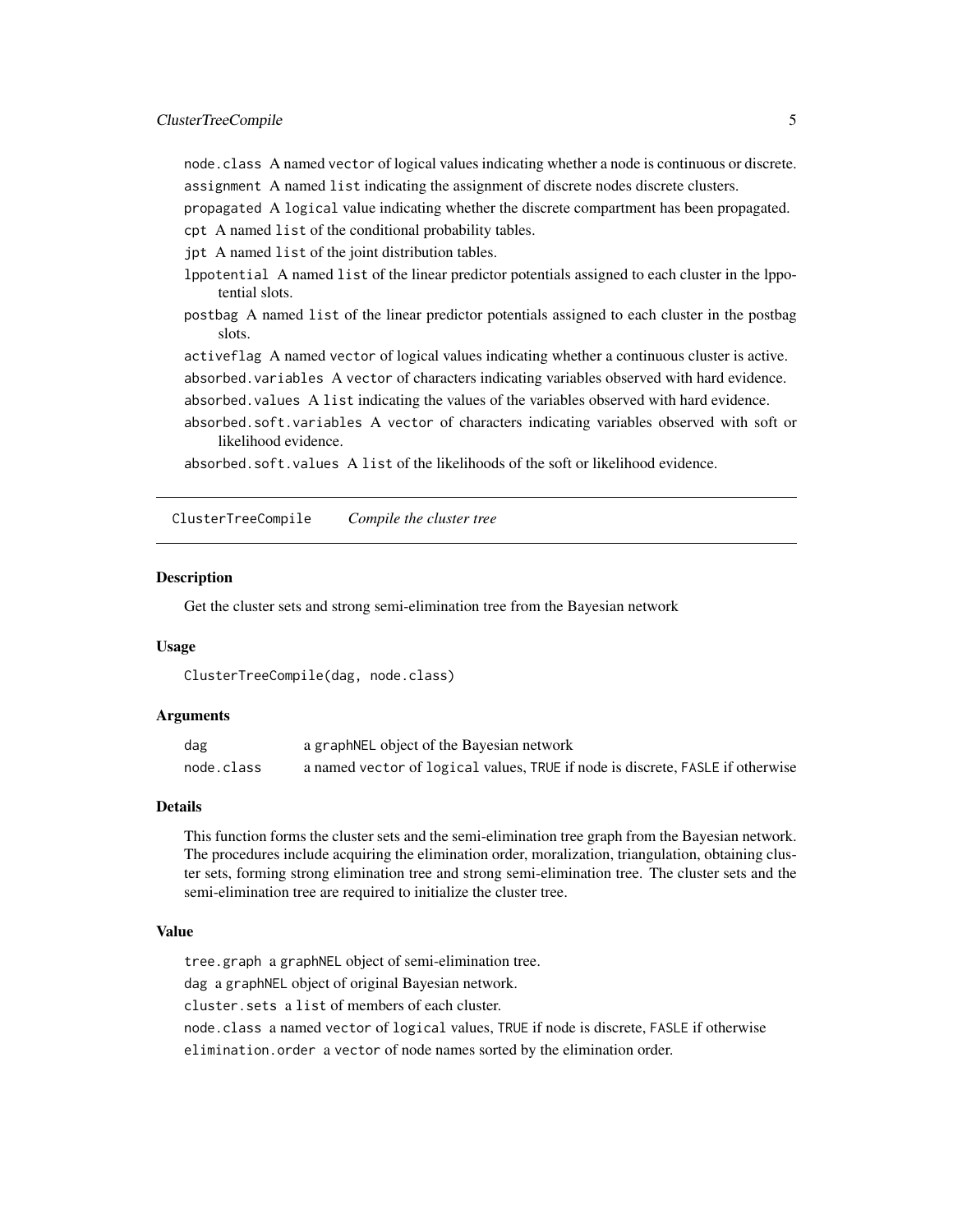# <span id="page-5-0"></span>Author(s)

Han Yu

# References

Cowell, R. G. (2005). Local propagation in conditional Gaussian Bayesian networks. Journal of Machine Learning Research, 6(Sep), 1517-1550.

# See Also

# [ElimTreeInitialize](#page-6-1)

# Examples

```
data(liver)
cst <- ClusterTreeCompile(dag=liver$dag, node.class=liver$node.class)
```

| ComputeKLDs | Compute signed and symmetric Kullback-Leibler divergence |
|-------------|----------------------------------------------------------|
|-------------|----------------------------------------------------------|

#### Description

Compute signed and symmetric Kullback-Leibler divergence of variables over a spectrum of evidence

# Usage

```
ComputeKLDs(tree, var0, vars, seq, pbar = TRUE, method = "gaussian")
```
# Arguments

| tree   | a ClusterTree object                                                                                   |
|--------|--------------------------------------------------------------------------------------------------------|
| var0   | the variable to have evidence absrobed                                                                 |
| vars   | the variables to have divergence computed                                                              |
| seq    | a vector of numeric values as the evidences                                                            |
| pbar   | $logical(1)$ whether to show progress bar                                                              |
| method | method for divergence computation: gaussian for Gaussian approximation, for<br>Monte Carlo integration |

# Details

Compute signed and symmetric Kullback-Leibler divergence of variables over a spectrum of evidence. The signed and symmetric Kullback-Leibler divergence is also known as Jeffery's signed information (JSI) for continuous variables.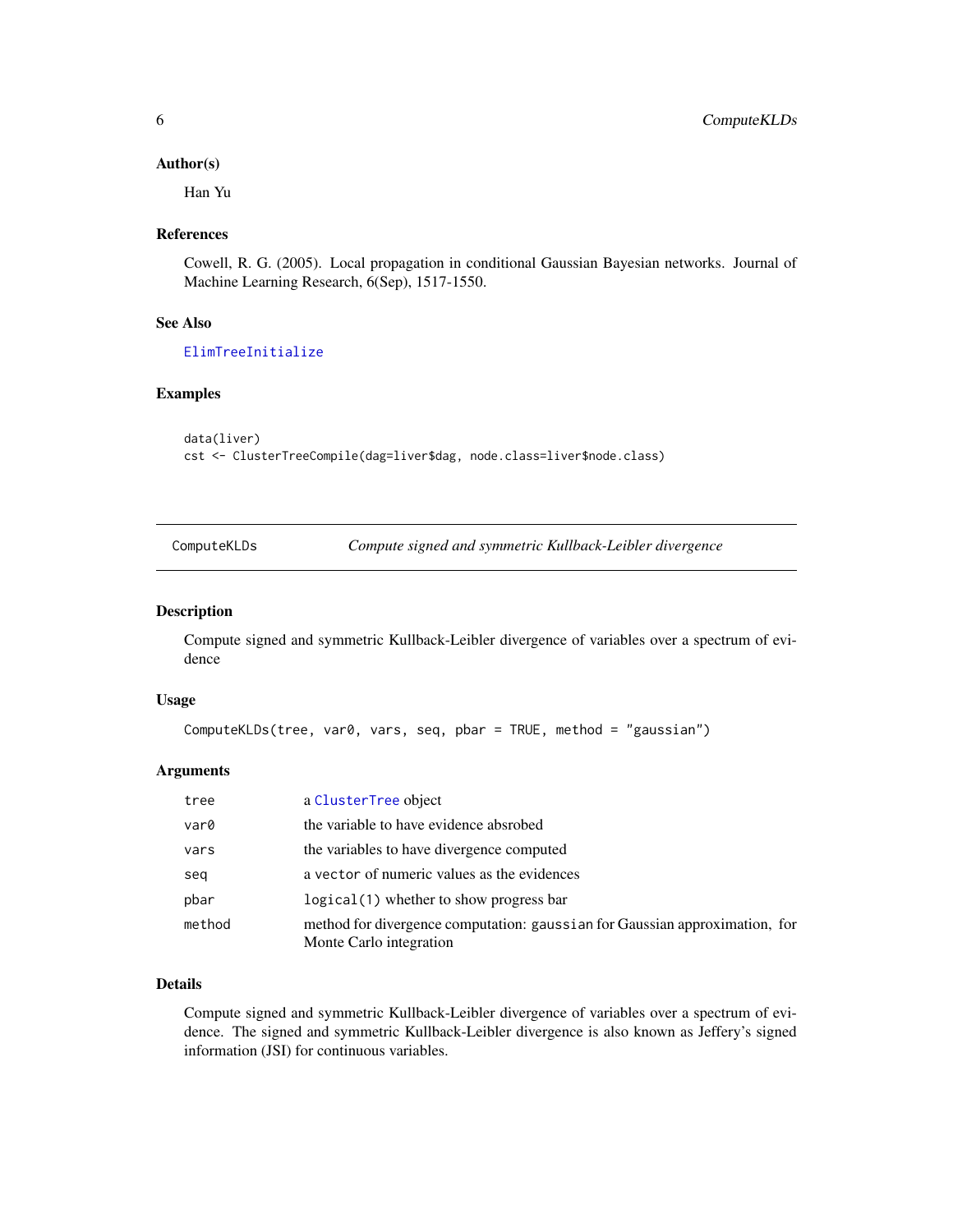# <span id="page-6-0"></span>ElimTreeInitialize 7

# Value

a data.frame of the divergence

# Author(s)

Han Yu

# Examples

```
## Not run:
data(liver)
tree.init.p <- Initializer(dag=liver$dag, data=liver$data,
                           node.class=liver$node.class,
                           propagate = TRUE)
klds <- ComputeKLDs(tree=tree.init.p, var0="Nr1i3",
                    vars=setdiff(tree.init.p@node, "Nr1i3"),
                    seq=seq(-3,3,0.5))
head(klds)
## End(Not run)
```
<span id="page-6-1"></span>

ElimTreeInitialize *Initialize the elimination tree*

# Description

Initialize the elimination tree with the local models

# Usage

```
ElimTreeInitialize(tree, dag, model, node.sets, node.class)
```
# Arguments

| tree       | a graph NEL object of the elimination tree                                     |
|------------|--------------------------------------------------------------------------------|
| dag        | a graphNEL object of the Bayesian network                                      |
| model      | a list of local models built from LocalModelCompile function                   |
| node.sets  | a list of cluster sets obtained from ClusterTreeCompile function               |
| node.class | a named vector of logical values, TRUE if node is discrete, FASLE if otherwise |

# Details

Initialize the elimination tree with the local models

# Value

[ClusterTree](#page-3-1) object with the local models incorporated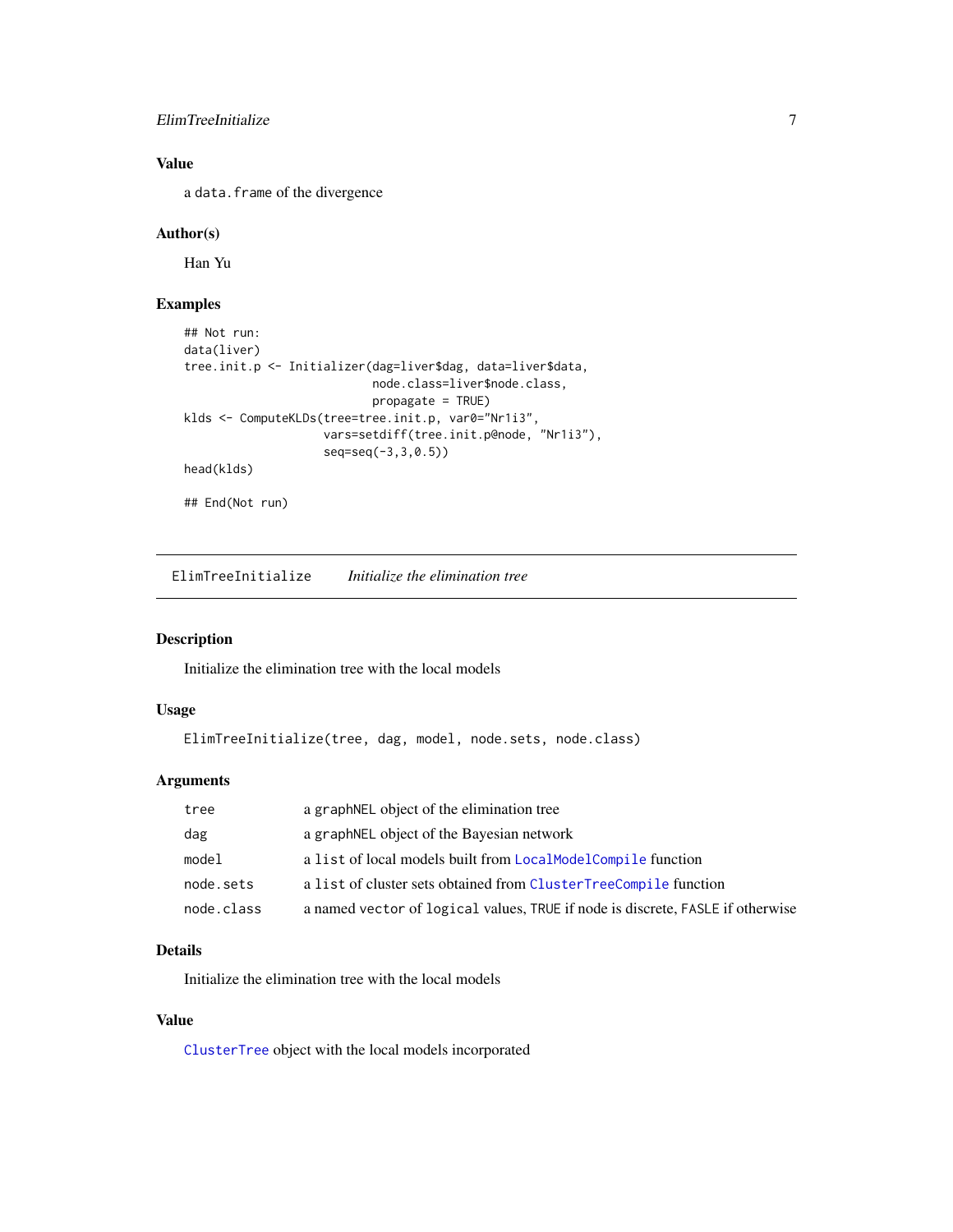<span id="page-7-0"></span>8 emission and the contract of the contract of the contract of the contract of the contract of the contract of the contract of the contract of the contract of the contract of the contract of the contract of the contract of

#### Author(s)

Han Yu

#### References

Cowell, R. G. (2005). Local propagation in conditional Gaussian Bayesian networks. Journal of Machine Learning Research, 6(Sep), 1517-1550.

# See Also

The functions [ClusterTreeCompile](#page-4-1) and [LocalModelCompile](#page-11-1) provide necessary objects to obtain [ClusterTree](#page-3-1) object by initializing the elimination tree through this function.

#### Examples

```
data(liver)
cst <- ClusterTreeCompile(dag=liver$dag, node.class=liver$node.class)
models <- LocalModelCompile(data=liver$data, dag=liver$dag, node.class=liver$node.class)
tree.init <- ElimTreeInitialize(tree=cst$tree.graph,
                                dag=cst$dag,
                                model=models,
                                node.sets=cst$cluster.sets,
                                node.class=cst$node.class)
```
emission *A ClusterTree Example of Emission Model*

#### Description

A propagated [ClusterTree](#page-3-1) object named emission. This model contains nine variables, indlucing three discrete: Filter State (Fs), Waste Type (W), Burning Regimen (B) and six continuous variables: Metals in Waste (Min), Metals Emission (Mout), Filter Efficiency (E), Dust Emission (D), CO2 Concentration in Emission (C), Light Penetrability (L).

#### Usage

```
data(emission)
```
# Format

The data set contains a propagated [ClusterTree](#page-3-1) object emission ready for evidence absorption and making queries.

## References

Lauritzen, Steffen L., and Frank Jensen. Stable local computation with conditional Gaussian distributions. Statistics and Computing 11.2 (2001): 191-203.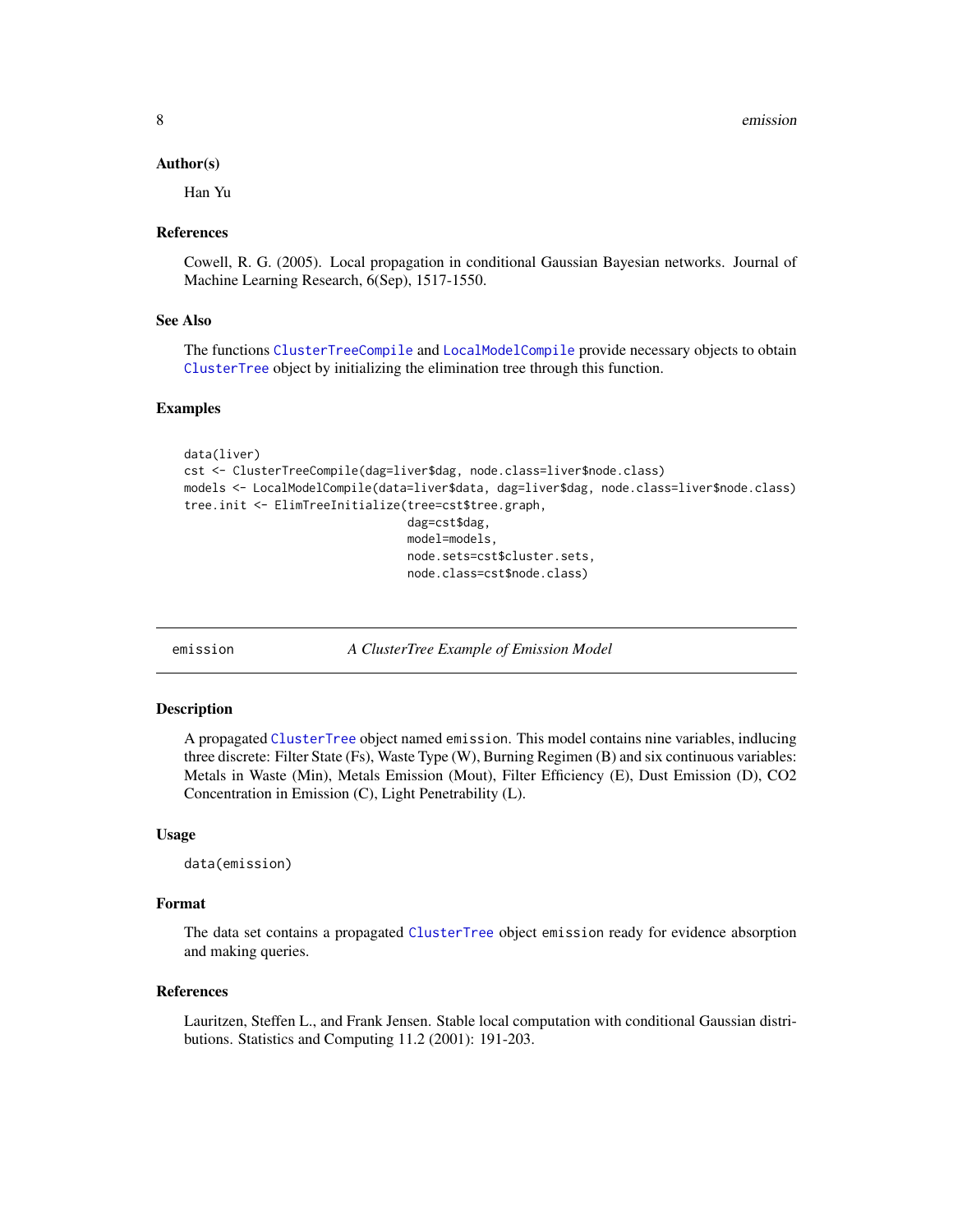<span id="page-8-0"></span>

Obtain the joint, marginal, and conditional distributions of discrete variables

# Usage

```
FactorQuery(tree, vars = c(), mode = c("joint", "conditional", "list"))
```
# Arguments

| tree | a ClusterTree object         |
|------|------------------------------|
| vars | the variables to be queried  |
| mode | type of desired distribution |

# Details

Query the joint distribution of any combination of discrete variables when mode is "joint", or conditional distribution of a discrete variable. The mode "list" return a list of variable combinations, such that joint distributions of any subset of them are ready for extraction. Queries outside this list are also supported but may take longer computing time. This function will also return marginal distribution if only one variable is queried.

# Value

data.frame object specifying a joint or conditional distribution.

#### Author(s)

Han Yu

# References

Cowell, R. G. (2005). Local propagation in conditional Gaussian Bayesian networks. Journal of Machine Learning Research, 6(Sep), 1517-1550.

```
data(chest)
dag <- chest$dag
node.class <- rep(TRUE, length(dag@nodes))
names(node.class) <- dag@nodes
tree.init.p <- Initializer(dag=dag, data=chest$data,
                           node.class=node.class,
                           propagate=TRUE)
```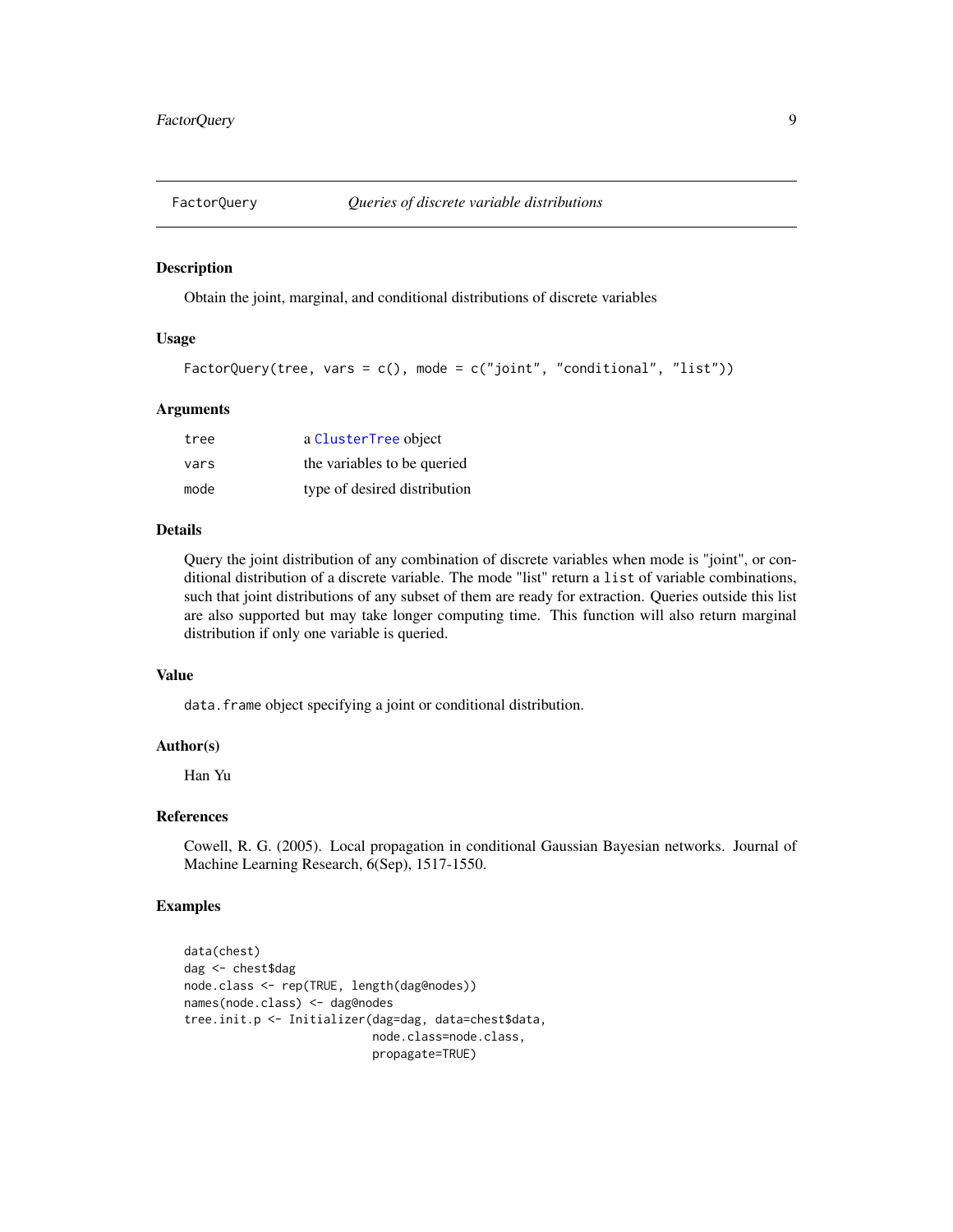```
# joint distribution
FactorQuery(tree=tree.init.p, vars=c("tub", "xray", "dysp", "asia"), mode="joint")
# conditional distribution
FactorQuery(tree=tree.init.p, vars=c("xray"), mode="conditional")
```
GetValue *Possible values of a discrete variable*

# Description

Obtain all the possible values of a discrete variable.

# Usage

```
GetValue(tree, var, message = TRUE)
```
# Arguments

| tree    | a ClusterTree object         |
|---------|------------------------------|
| var     | the variables to be queried  |
| message | type of desired distribution |

#### Value

a vector of the possible values of discrete variable. If the variable is continuous, the returned value will be NULL.

# Author(s)

Han Yu

```
data(toytree)
GetValue(toytree, "HDL")
```
<span id="page-9-0"></span>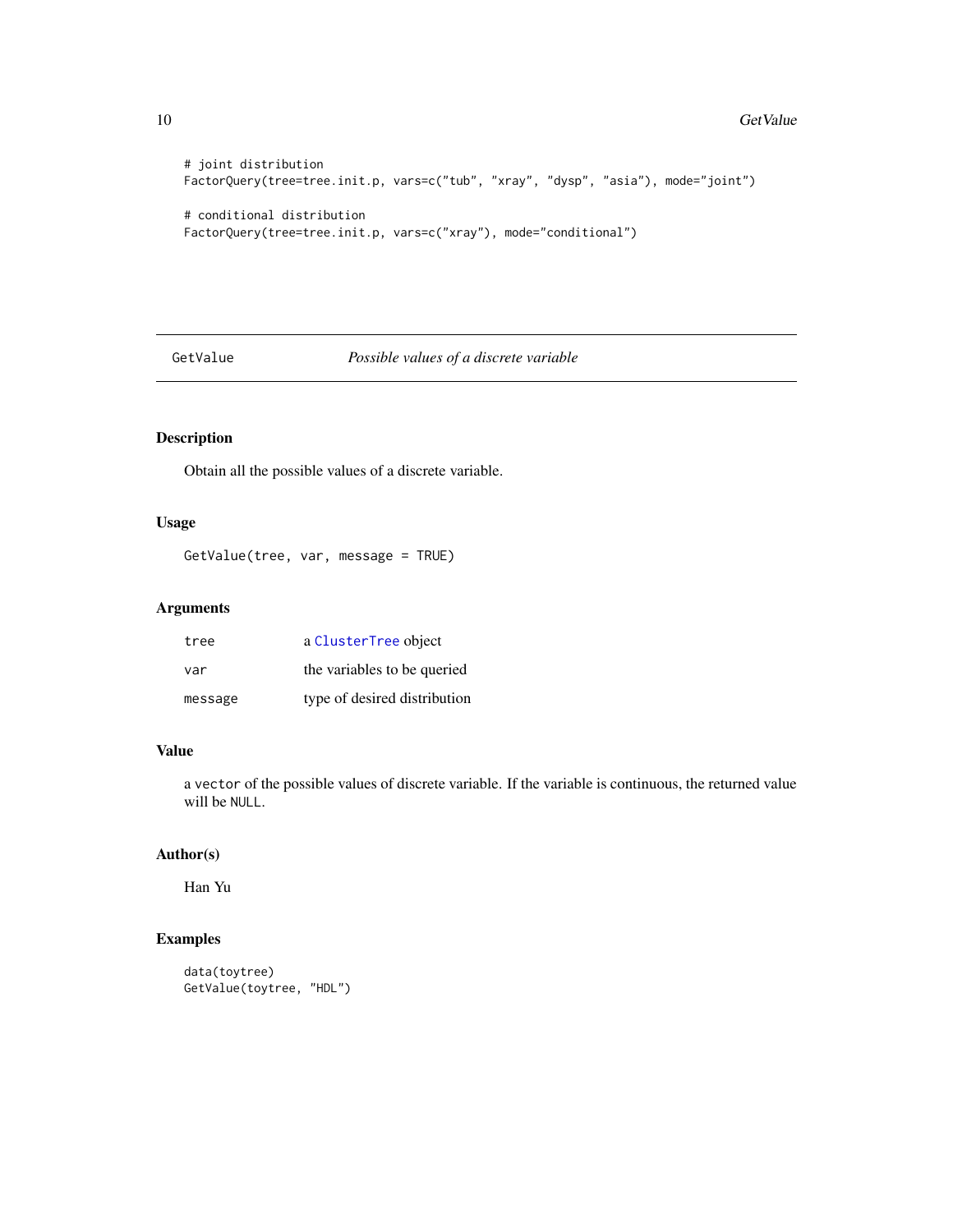<span id="page-10-0"></span>

Initialize a ClusterTree object

# Usage

Initializer(dag, data, node.class, propagate = TRUE)

# Arguments

| dag        | a graph NEL object of the Bayesian network                                     |
|------------|--------------------------------------------------------------------------------|
| data       | a data.frame object                                                            |
| node.class | a named vector of logical values, TRUE if node is discrete, FASLE if otherwise |
| propagate  | logical TRUE if the discrete part of the ClusterTree to be propagated          |

#### Details

A wrapper function to initialize a [ClusterTree](#page-3-1) object. It combines the functions of [ClusterTreeCompile](#page-4-1), [LocalModelCompile](#page-11-1), [ElimTreeInitialize](#page-6-1) and [Propagate](#page-16-1), thus initialize the [ClusterTree](#page-3-1) object in a single step.

# Value

[ClusterTree](#page-3-1) object

# Author(s)

Han Yu

# References

Cowell, R. G. (2005). Local propagation in conditional Gaussian Bayesian networks. Journal of Machine Learning Research, 6(Sep), 1517-1550.

#### See Also

[ClusterTreeCompile](#page-4-1), [LocalModelCompile](#page-11-1), [ElimTreeInitialize](#page-6-1), [Propagate](#page-16-1)

```
data(liver)
tree.init.p <- Initializer(dag=liver$dag, data=liver$data,
                           node.class=liver$node.class,
                           propagate = TRUE)
```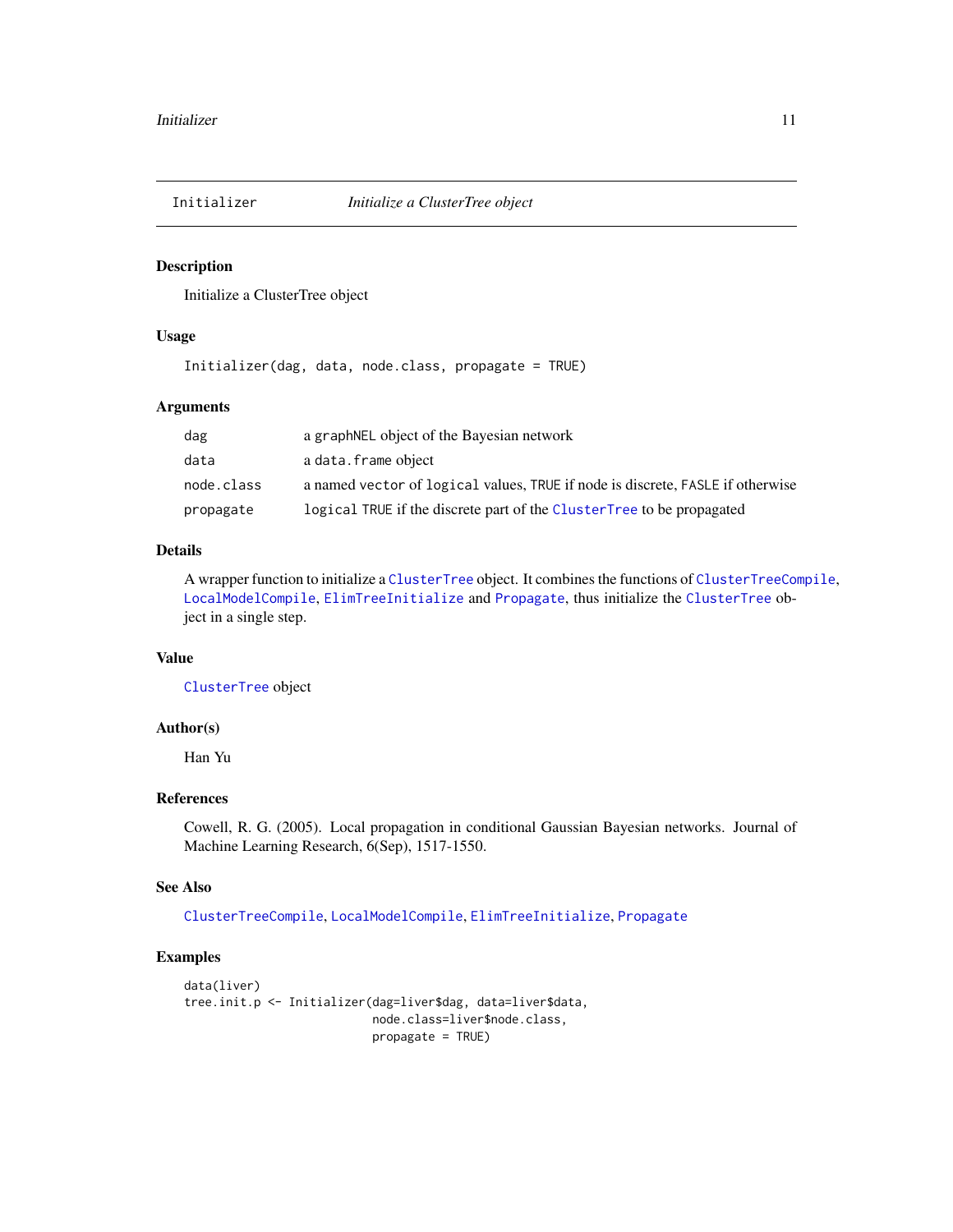<span id="page-11-2"></span><span id="page-11-0"></span>

Liver QTL data was obtained from a F2 inner-cross between inbred MRL/MpJ and SM/J strains of mice.

#### Usage

data(liver)

#### Format

The data set liver contains three objects: the data, a learned Bayesian network structure and vector specifying node type. The fields are described as follows:

data a data.frame object that contains 280 samples (rows) and 15 variables: genotype data (genotype states at 5 SNP markers) and phenotype data (HDL levels and normalized expression values of 10 genes). Three of these phenotypes are dichotomized, including Cyp2b10, Spgl1 and HDL. Genotypes and dichotomized phenotypes are of class factor and continuous phenotypes are of class numeric.

dag a graphNEL object, which is the network structure learned by qtlnet package.

node.class a named vector of logical values indicating whether each node is discrete.

#### References

Leduc MS, Blair RH, Verdugo RA, Tsaih SW, Walsh K, Churchill GA, Paigen B.(2012). "Using bioinformatics and systems genetics to dissect HDL-cholesterol genetics in an MRL/MpJ x SM/J intercross." J Lipid Res., 6, 1163-75.

<span id="page-11-1"></span>LocalModelCompile *Model compilation*

#### Description

Compile the local models

#### Usage

```
LocalModelCompile(data, dag = NULL, node.class = NULL)
```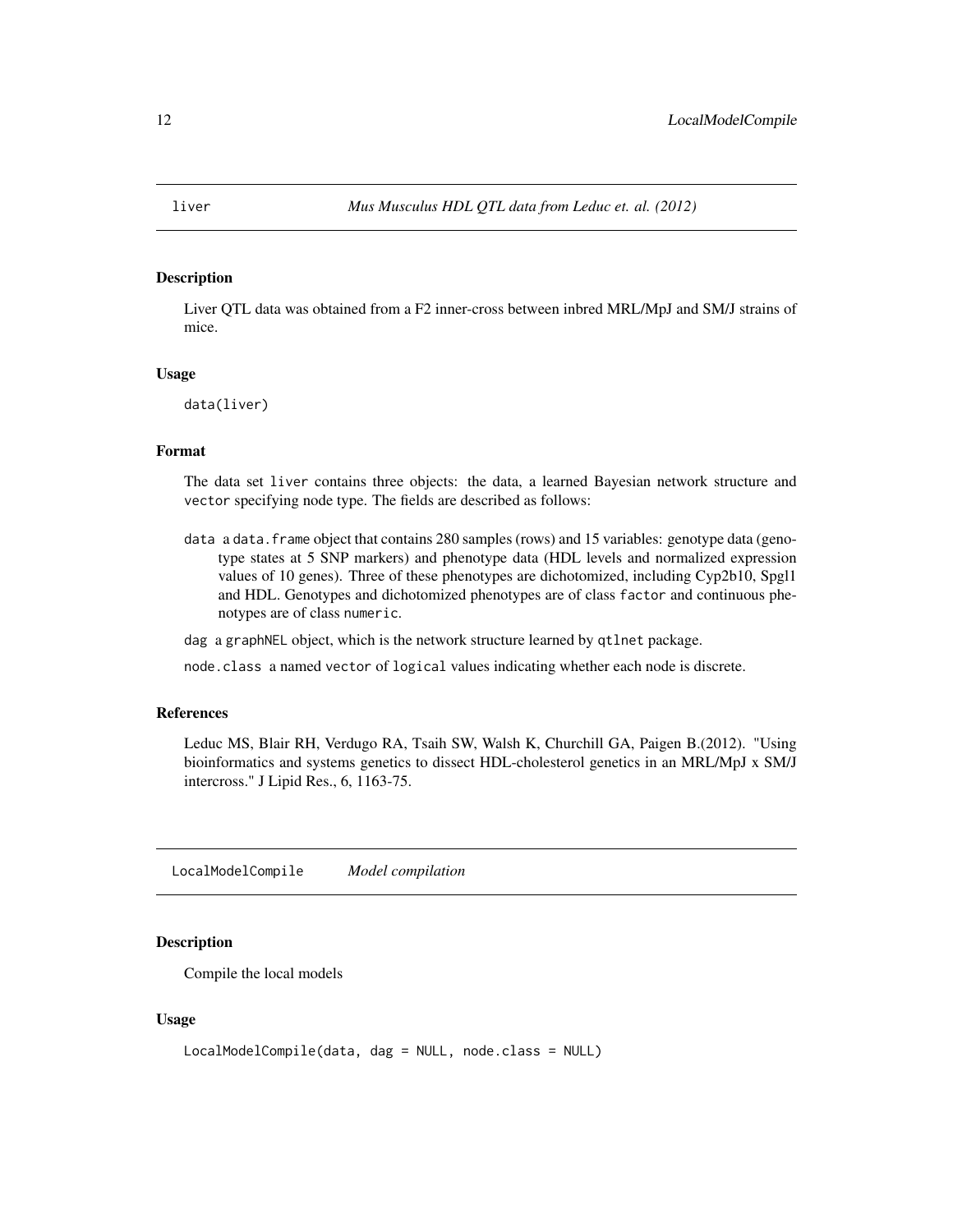#### <span id="page-12-0"></span>Marginals **13**

#### Arguments

| data       | a data. frame object or a qtlnet object                                                                                                                        |
|------------|----------------------------------------------------------------------------------------------------------------------------------------------------------------|
| dag        | NULL if data is qtlnet object, or a graph NEL object of conditional Gaussian<br>Bayesian network if data is data. frame.                                       |
| node.class | NULL if data is quinet object, or a vector of logical values named by node<br>names, TRUE for discrete, FALSE for continuous variables if data is data. frame. |

# Details

This function compiles the local models, including the conditional probability tables for discrete variables, and linear predictor potentials for continuous variables.

# Value

pots a list of discrete potentials (conditional probability tables) for each discrete variable.

bags a list of sets of continuous potentials (lppotentials), each set for a continuous variables.

# Author(s)

Han Yu

# References

Cowell, R. G. (2005). Local propagation in conditional Gaussian Bayesian networks. Journal of Machine Learning Research, 6(Sep), 1517-1550.

# See Also

# [ElimTreeInitialize](#page-6-1)

# Examples

data(liver) models <- LocalModelCompile(data=liver\$data, dag=liver\$dag, node.class=liver\$node.class)

<span id="page-12-1"></span>Marginals *Obtain marginal distributions*

## Description

Get the marginal distributions of multiple variables

#### Usage

Marginals(tree, vars)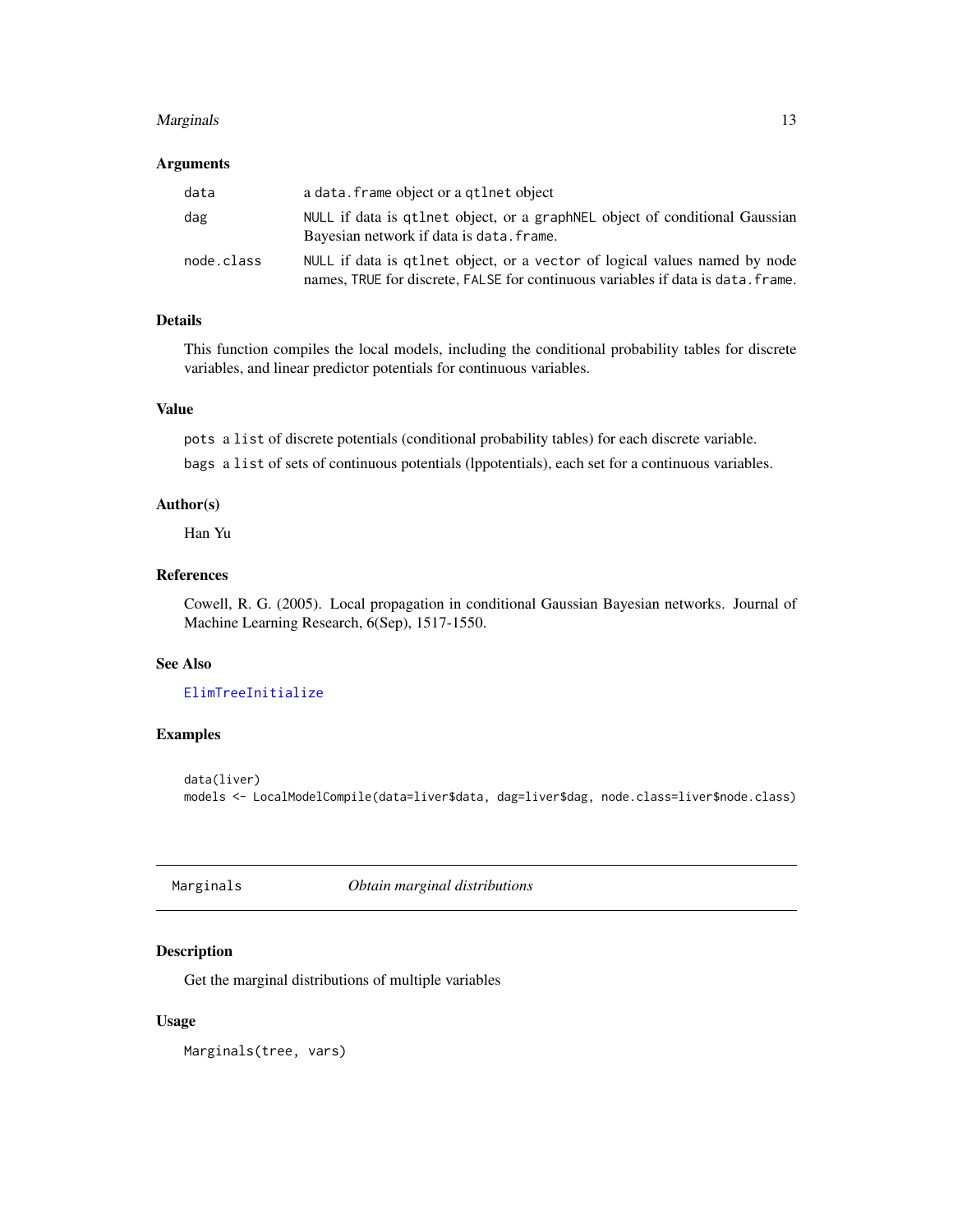#### <span id="page-13-0"></span>Arguments

| tree | a ClusterTree object                                      |
|------|-----------------------------------------------------------|
| vars | a vector of variables for query of marginal distributions |

#### Details

Get the marginal distributions of multiple variables. The function Marginals returns a list of marginal distributions. The marginal distribution of a discrete variable is a named vector of probabilities. Meanwhile, the marginal distributions of continous variables in a CG-BN model are mixtures of Gaussian distributions. To fully represent this information, the marginal of a continuous variable is represented by a data. frame with three columns to specify parameters for each Gaussian distribution in the mixture, which are

mean the mean value of a Gaussian distribution.

sd the standard deviation of a Gaussian distribution.

n the number of Gaussian mixtures

# Value

marginals a list of marginal distributions

types a named vector indicating the types of the variables whose marginals are queried: TRUE for discrete, FALSE for continuous.

#### Author(s)

Han Yu

## References

Cowell, R. G. (2005). Local propagation in conditional Gaussian Bayesian networks. Journal of Machine Learning Research, 6(Sep), 1517-1550.

# See Also

[PlotMarginals](#page-15-1) for visualization of the marginal distributions, [SummaryMarginals](#page-19-1) for summarization of the marginal distributions of continuous variables.

```
data(liver)
tree.init.p <- Initializer(dag=liver$dag, data=liver$data,
                           node.class=liver$node.class,
                           propagate = TRUE)
tree.post <- AbsorbEvidence(tree.init.p, c("Nr1i3", "chr1_42.65"), list(1,"1"))
marg <- Marginals(tree.post, c("HDL", "Ppap2a"))
marg$marginals$HDL
head(marg$marginals$Ppap2a)
```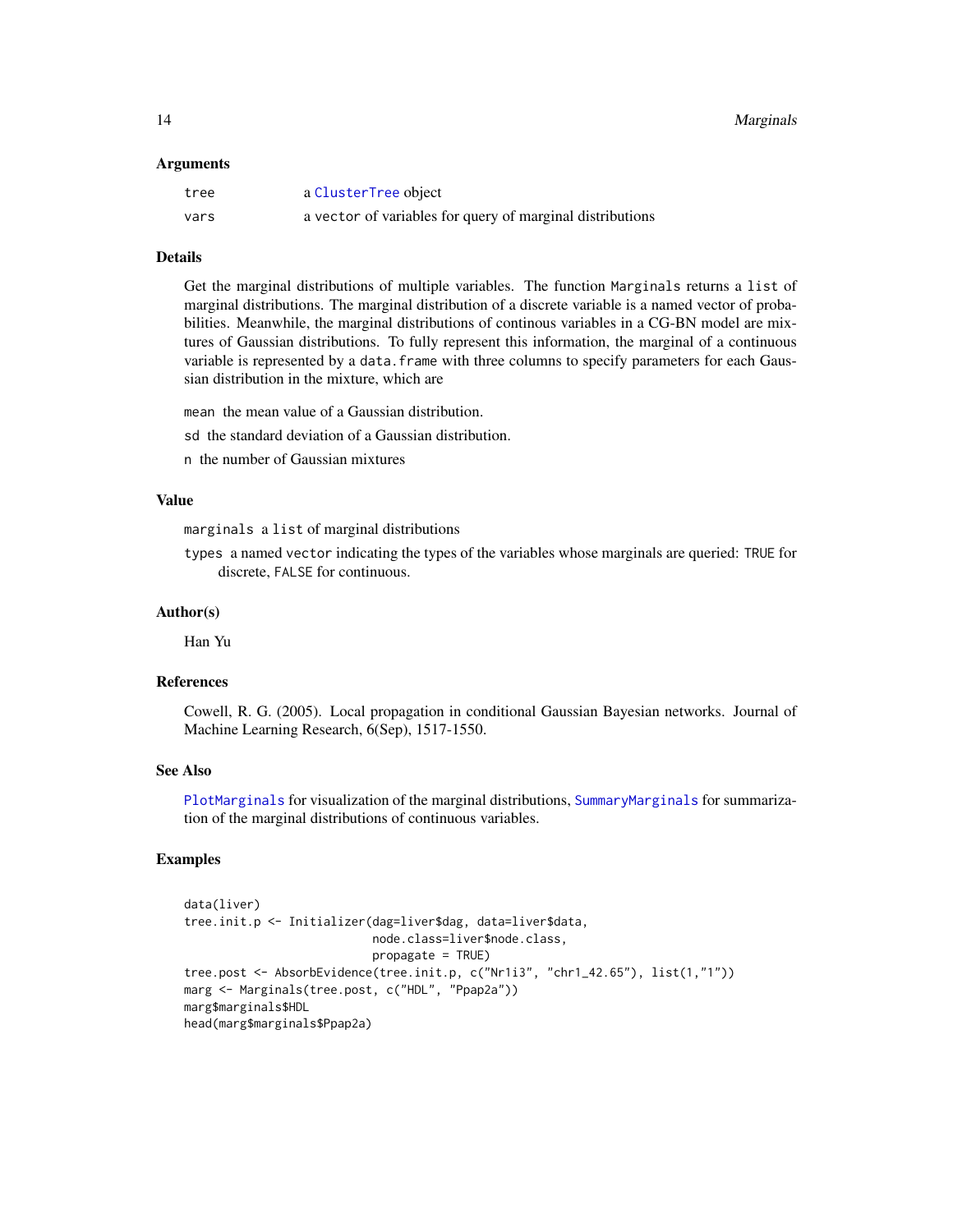<span id="page-14-1"></span><span id="page-14-0"></span>

Plot and compare two Bayesian networks with different evidence(s) absorbed and propagated.

#### Usage

```
PlotCGBN(tree.1, tree.2, fontsize = NULL, pbar = FALSE, plotting = TRUE)
```
# Arguments

| tree.1   | a ClusterTree                             |
|----------|-------------------------------------------|
| tree.2   | a ClusterTree                             |
| fontsize | font size for the node labels             |
| pbar     | $logical(1)$ whether to show progress bar |
| plotting | logical(1) whether to output plot         |

#### Details

Network visualization of the node-specific differences between Bayesian Networks with the same topology, but evidence that has been absorbed and propagated. The change of marginal distribution of each node is measured by signed and symmetric Kullback-Leibler divergence. The sign indicates the direction of change, with tree.1 considered as the baseline. The magnitude of the change is reflected by the value. Nodes that are white are d-separated from the evidence.

# Value

a plot of Bayesian network

a vector of signed symmetric Kullback-Leibler divergence

# Author(s)

Han Yu

# References

Cowell, R. G. (2005). Local propagation in conditional Gaussian Bayesian networks. Journal of Machine Learning Research, 6(Sep), 1517-1550.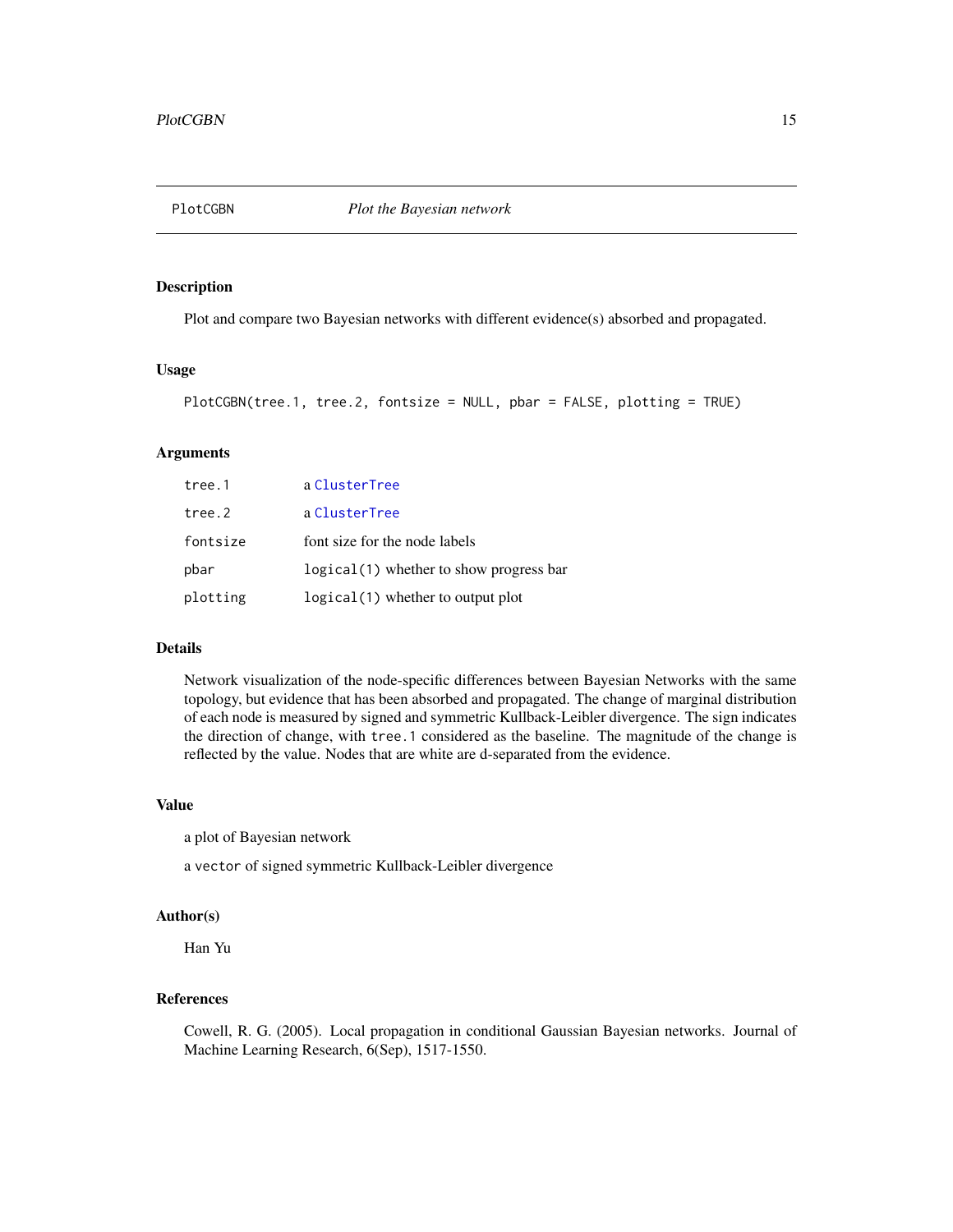# Examples

```
## Not run:
data(toytree)
tree.post <- AbsorbEvidence(toytree, c("Nr1i3"), list(1))
PlotCGBN(tree.1=toytree, tree.2=tree.post)
```
## End(Not run)

<span id="page-15-1"></span>PlotMarginals *Plot the marginal distributions*

# Description

Plot the marginal distributions.

# Usage

PlotMarginals(marginals, groups = NULL)

# Arguments

| marginals | the marginal distributions returned by Marginals for plotting |
|-----------|---------------------------------------------------------------|
| groups    | names of the marginals to be shown on plots                   |

#### Details

Plot the marginal distributions. Marginals of discrete variables are plotted as bar plots, while those of continuous variables as density plots.

# Author(s)

Han Yu

# References

Cowell, R. G. (2005). Local propagation in conditional Gaussian Bayesian networks. Journal of Machine Learning Research, 6(Sep), 1517-1550.

#### See Also

# [Marginals](#page-12-1)

```
data(toytree)
marg <- Marginals(toytree, c("Neu1", "Nr1i3", "chr1_42.65", "Spgl1"))
PlotMarginals(marginals=marg, groups=NULL)
```
<span id="page-15-0"></span>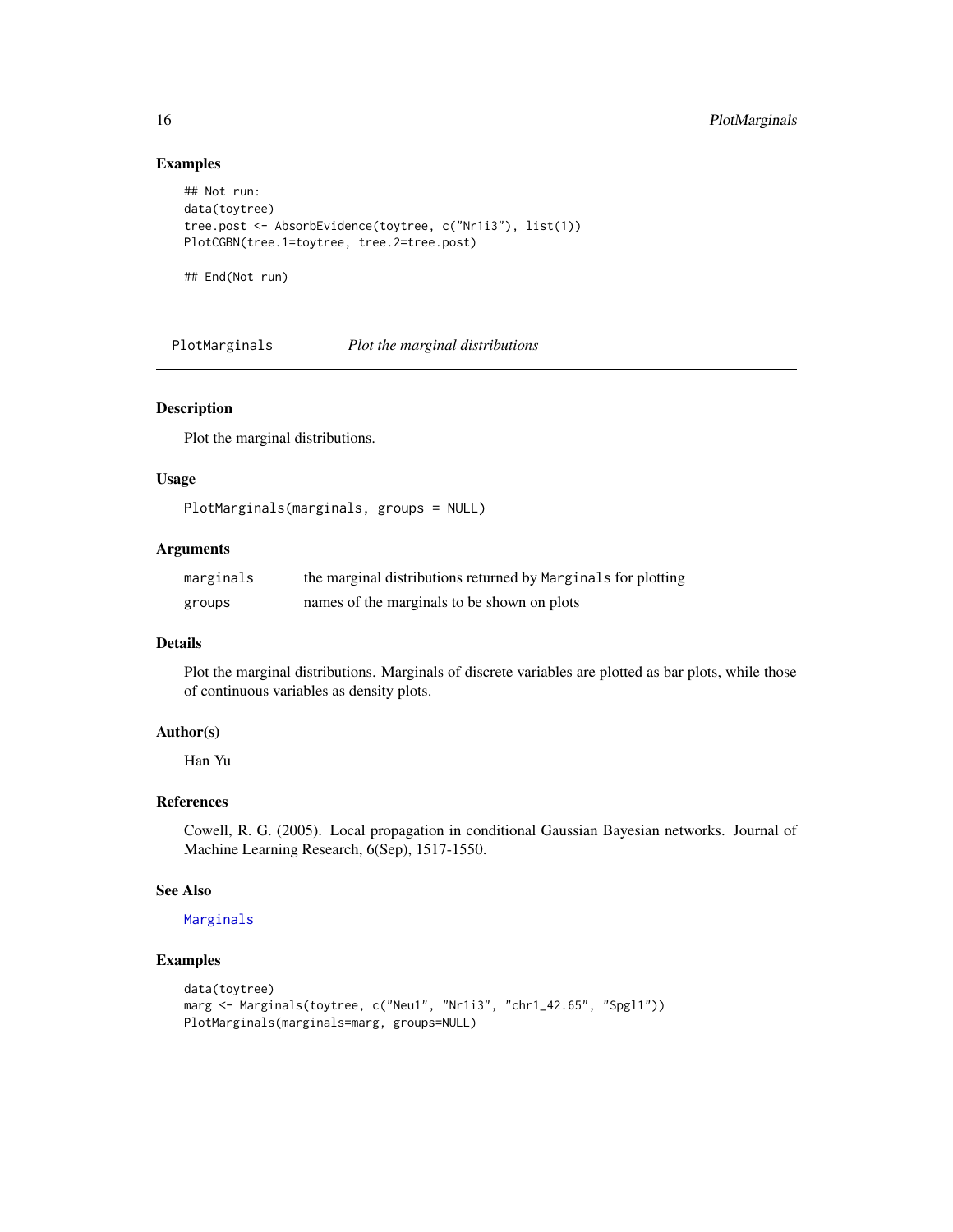<span id="page-16-0"></span>

Plot the structure of a [ClusterTree](#page-3-1) object

## Usage

PlotTree(tree, color = "gray90")

# Arguments

| tree  | a ClusterTree object |
|-------|----------------------|
| color | nodes color          |

#### Details

Plot the structure of clustertree object, with the nodes labeled by corresponding elimination node. The circles represent continuous clusters, while the boxes represent discrete clusters.

# Author(s)

Han Yu

# References

Cowell, R. G. (2005). Local propagation in conditional Gaussian Bayesian networks. Journal of Machine Learning Research, 6(Sep), 1517-1550.

# Examples

data(toytree) PlotTree(toytree)

<span id="page-16-1"></span>Propagate *Propagate the cluster tree*

# Description

This function propagates the discrete compartment of a [ClusterTree](#page-3-1) object.

#### Usage

Propagate(tree)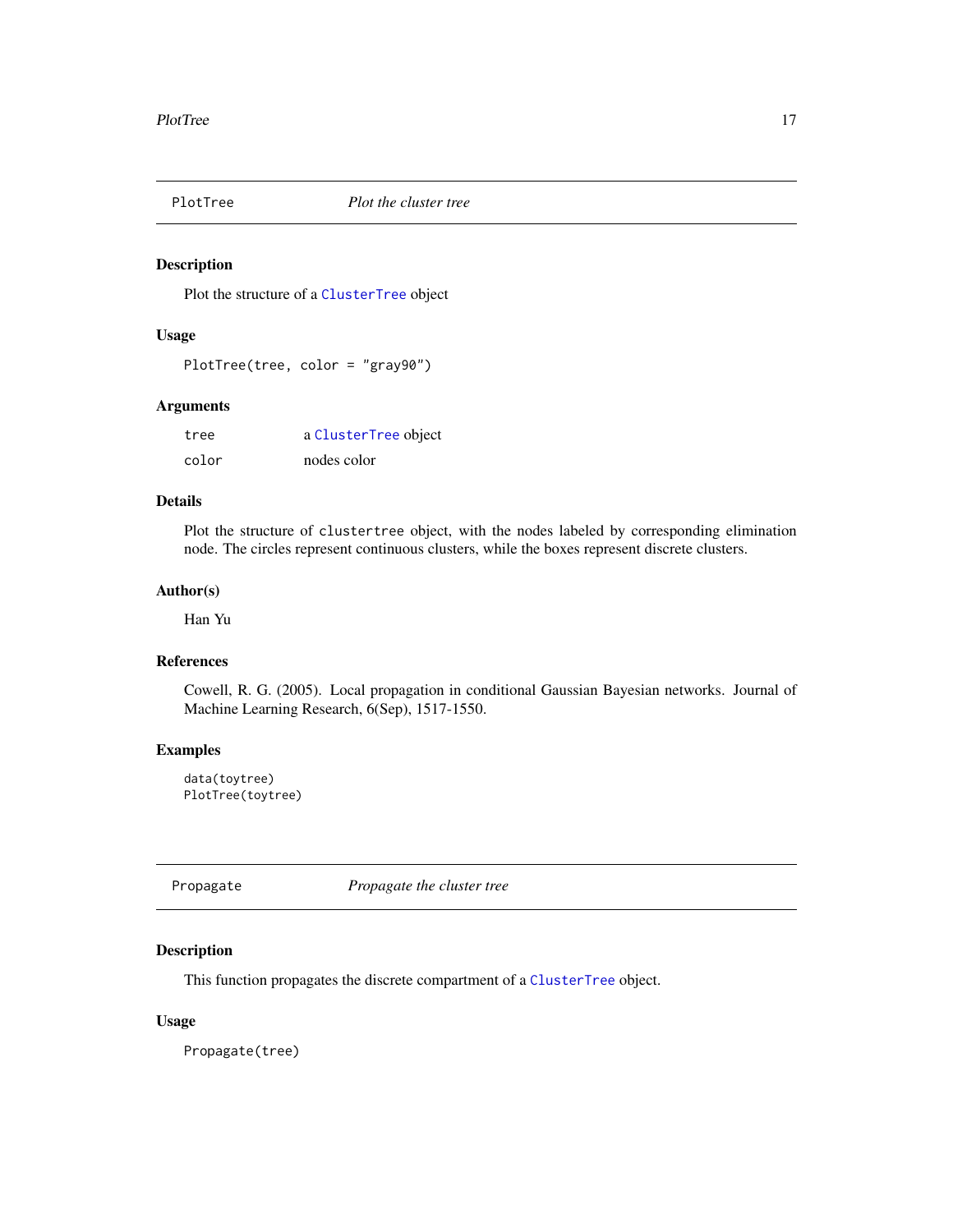#### <span id="page-17-0"></span>Arguments

tree an initialized [ClusterTree](#page-3-1) object

# Details

The discrete compartment must be propagted to get the joint distributions of discrete variables in each discrete clusters. A [ClusterTree](#page-3-1) object must be propagated before absorbing evidence and making queries.

# Value

a [ClusterTree](#page-3-1) object

# Examples

```
data(liver)
tree.init <- Initializer(dag=liver$dag, data=liver$data,
                         node.class=liver$node.class,
                         propagate = FALSE)
tree.init@propagated
tree.init.p <- Propagate(tree.init)
tree.init.p@propagated
```
runBayesNetApp *Launch the BayesNetBP Shiny App*

# Description

Launch the BayesNetBP Shiny App

# Usage

```
runBayesNetApp(launch.browser = TRUE)
```
#### Arguments

launch.browser logical(1) whether launch the App in browser

# Details

The function runBayesNetApp lauches the Shiny App accompanied with this package. The app loads the toytree example by default and allows users to load customized [ClusterTree](#page-3-1) object. In order to use this feature, a [ClusterTree](#page-3-1) object should be built, propagated and named tree.init.p, and then saved as a .RDATA file. This file can be read in by the app.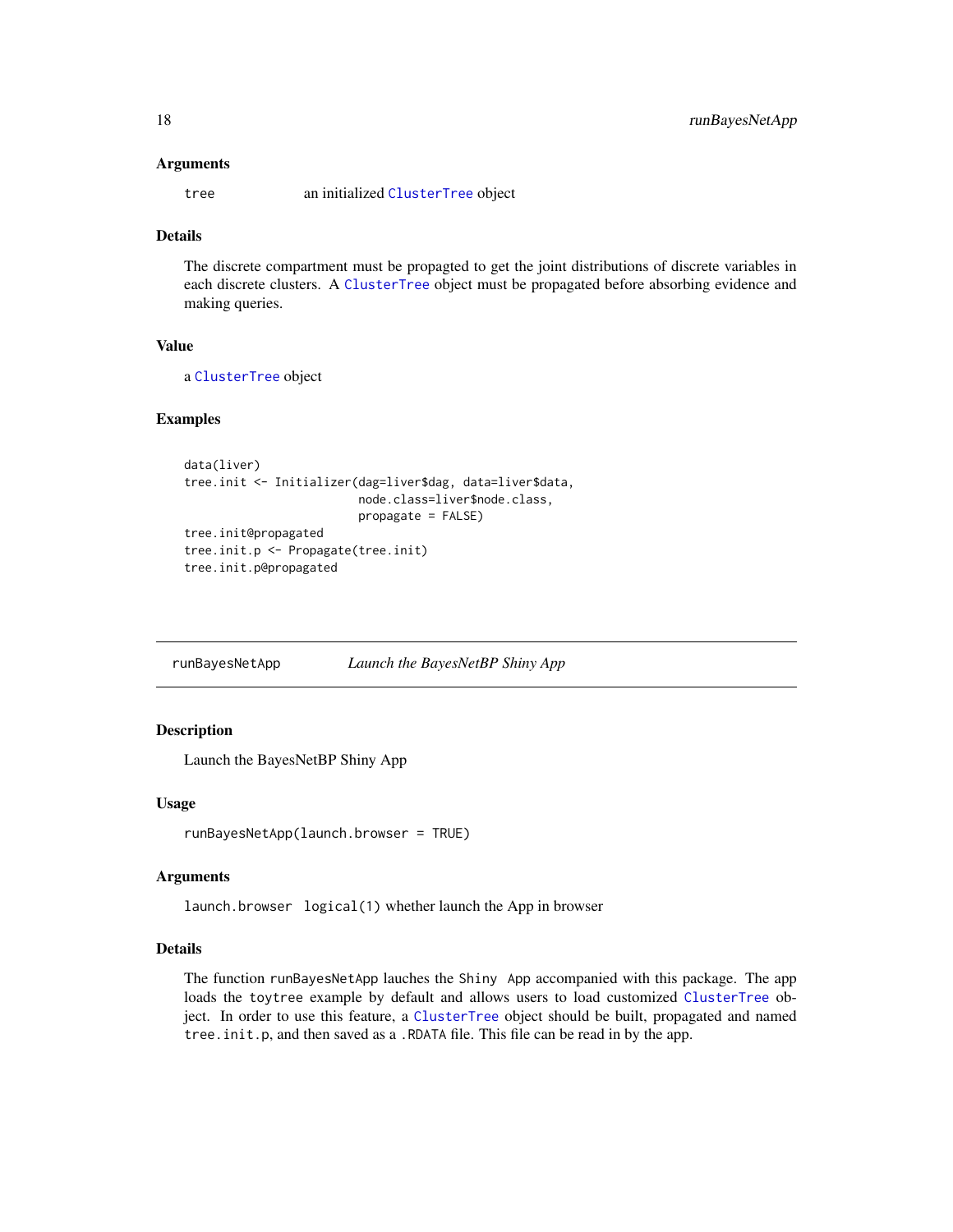#### <span id="page-18-0"></span>Sampler 2008 and 2008 and 2008 and 2008 and 2008 and 2008 and 2008 and 2008 and 2008 and 2008 and 2008 and 200

The console of BayesNetBP Shiny App comprises three panels. The first part controls the model loading and network layouts. It also allows user to subset the network to faciliate visualization. The Expand function can trace the ancestors, descendants, or both, of a selected node in a stepwise manner. The expanded nodes will be colored orange. By clicking Add to list, the expanded nodes will be selected and be purple. The user can continue selecting other nodes by using Expand and Add to list functions at this stage. After selecting desired node sets, the user can subset the graph by the Subset function. The nodes in subsetted graph retain all properties before subsetting, including their colors and divergence.

The second panel is used for absorption of fixed and hard evidences. The users can add multiple pieces of evidence to a list and absorb them into the model simultaneously. The nodes with evidence absorbed will be colored green when the absorption is complete. Marginals of the nodes can be quried as density or bar plots by node types. If a set of evidence has been absorbed, the marginals both before and after absorption will be returned to facilitate comparison. To query the marginals, the user can select the node of interest in the graph, and then click Plot Marginals. The Shift in Marginals function computes the signed and symmetric Kullback-Liebler divergence for all applicable nodes in the network, and colors the nodes in a similar manner as the function [PlotCGBN](#page-14-1).

The function for systematic assessment of variable marginal shifts is provided in the third panel. It allows user to specify which node to absorb the spectrum of evidence in a menu, and to select whose divergence to be calculated by firstly selecting the node on the graph and then clicking Add to Plot List. Alternatively, the user can use Add All function to select all applicable nodes into the plotting list. The result is visualized in an interactive plot.

# Author(s)

Han Yu

# Examples

```
## Not run:
# load or install required packages to run App
library("shiny")
library("googleVis")
library("devtools")
devtools::install_github("cytoscape/r-cytoscape.js")
# run the App in browser
runBayesNetApp(launch.browser=TRUE)
```
## End(Not run)

Sampler *Sampling from the Bayesian network*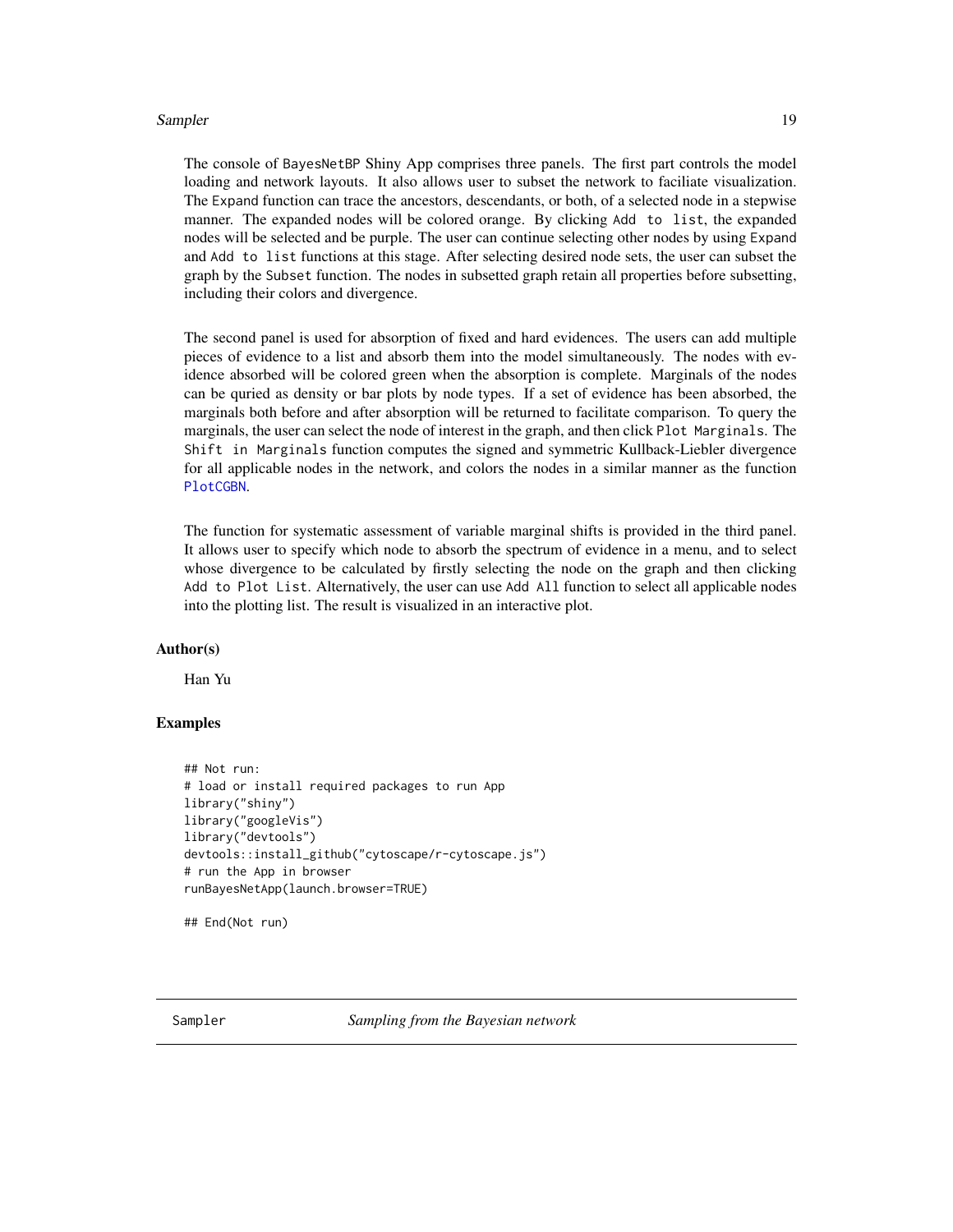Sampling from the joint distribution of all applicable nodes in the Bayesian network.

#### Usage

Sampler(tree, n)

# Arguments

| tree | a ClusterTree object                         |
|------|----------------------------------------------|
|      | a integer number of observations to generate |

# Value

a dataframe of generated data

#### Author(s)

Han Yu

# References

Cowell, R. G. (2005). Local propagation in conditional Gaussian Bayesian networks. Journal of Machine Learning Research, 6(Sep), 1517-1550.

#### Examples

data(toytree) Sampler(tree = toytree, n = 10)

<span id="page-19-1"></span>SummaryMarginals *Summary a continuous marginal distribution*

# Description

This function summary the marginal distributions of continuous variables by outputing the mean, standard deviation, and number of subpopulations

# Usage

```
SummaryMarginals(marginals)
```
#### Arguments

marginals the marginal distributions obtained from [Marginals](#page-12-1) function

<span id="page-19-0"></span>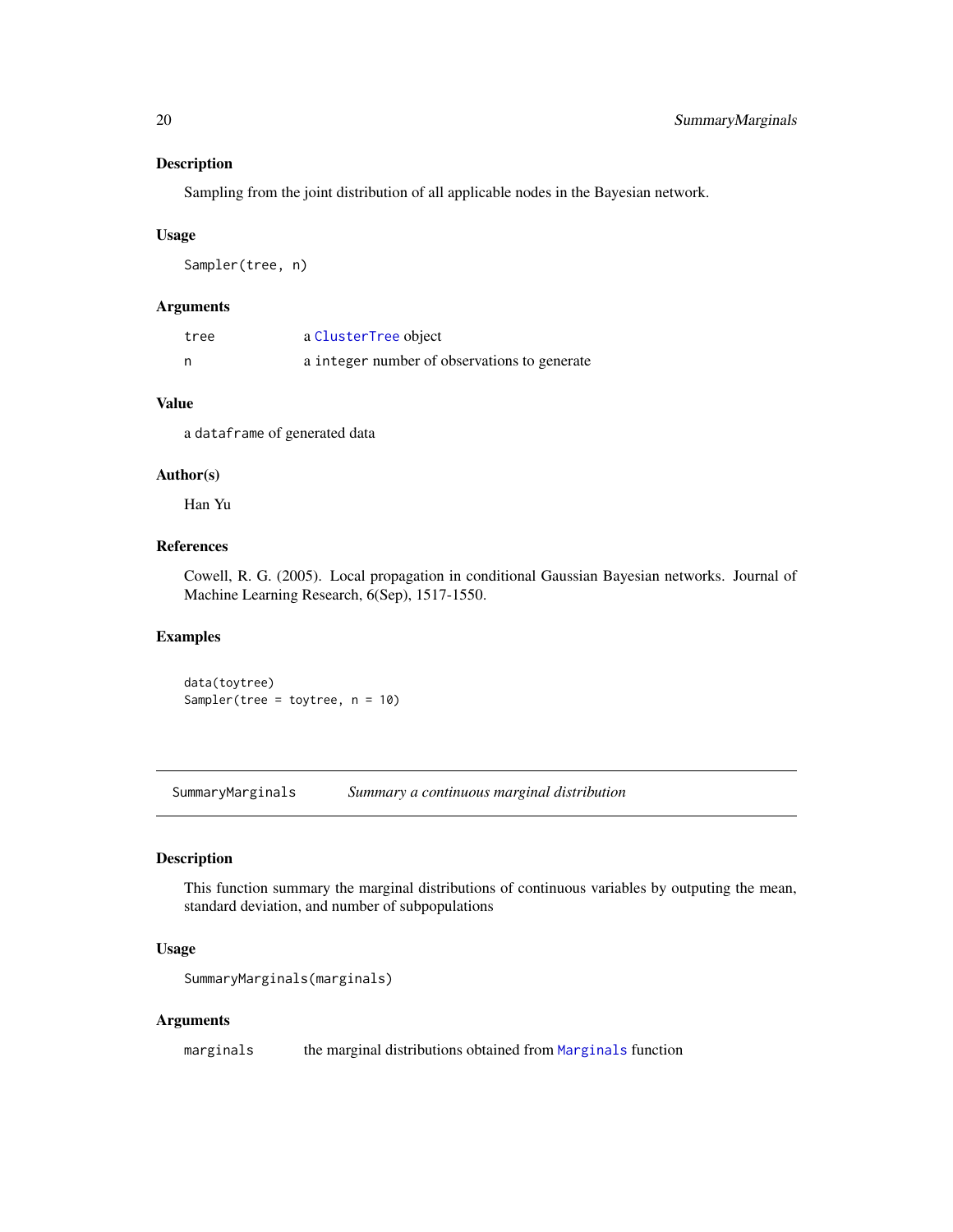#### <span id="page-20-0"></span>toytree 21

# Value

a data.frame object containing information about the marginal distributions for continuous variables. The marginal distributions of continous variables in a CG-BN model are mixtures of Gaussian distributions. Therefore, besides the mean and standard deviation, the object has an additional column to specify the number of Gaussian mixtures.

mean the mean value of a Gaussian distribution.

sd the standard deviation of a Gaussian distribution.

n the number of Gaussian distributions in the mixture.

# See Also

[Marginals](#page-12-1)

# Examples

```
data(liver)
tree.init.p <- Initializer(dag=liver$dag, data=liver$data,
                           node.class=liver$node.class,
                           propagate = TRUE)
marg <- Marginals(tree.init.p, c("HDL", "Ppap2a", "Neu1"))
SummaryMarginals(marginals=marg)
```
toytree *A ClusterTree Example of Liver Model*

# Description

A propagated [ClusterTree](#page-3-1) object named toytree, obtained from [liver](#page-11-2) QTL data.

#### Usage

data(toytree)

# Format

The data set contains a propagated [ClusterTree](#page-3-1) object toytree, which is ready for evidence absorption and making queries.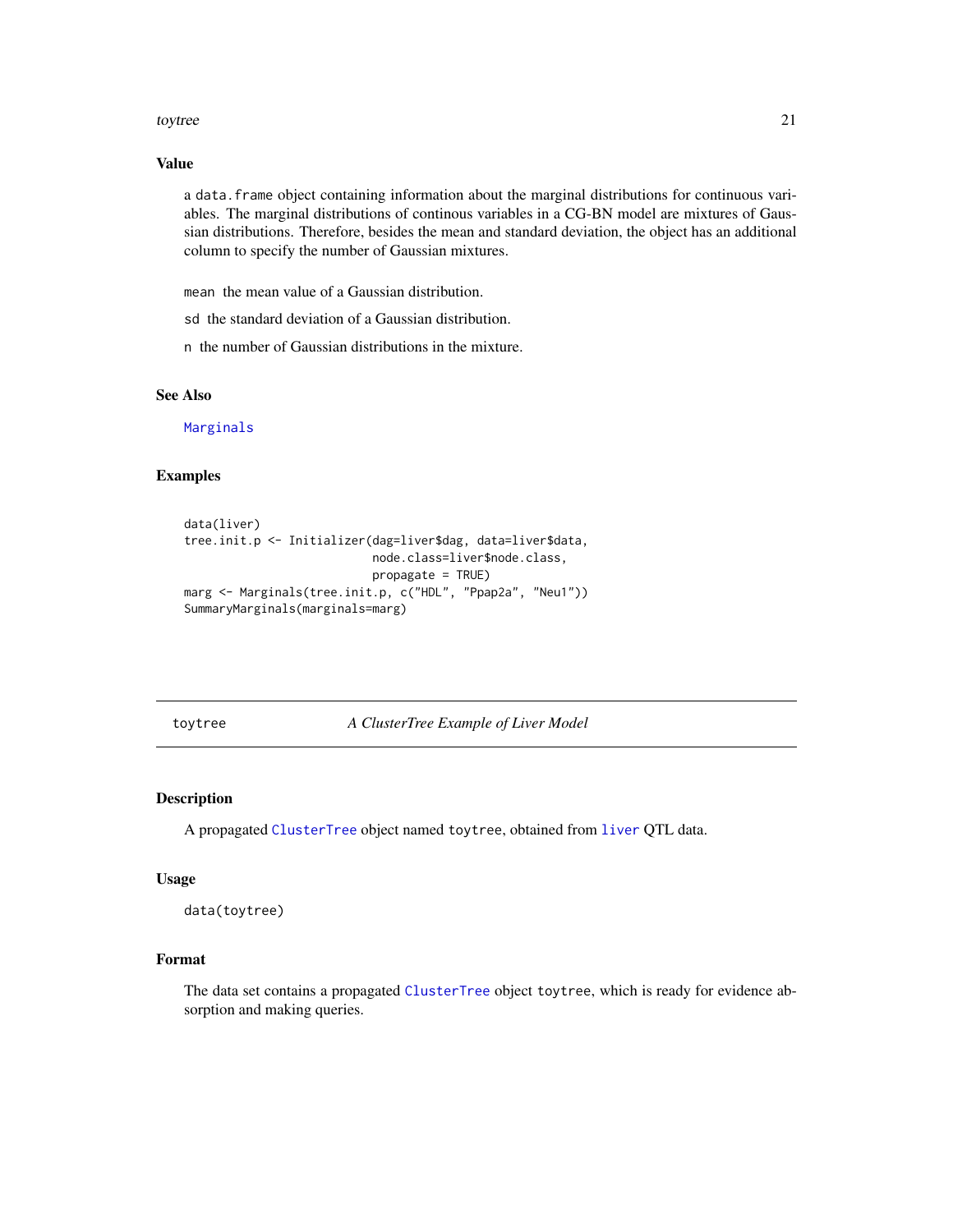<span id="page-21-0"></span>eQTL data from 112 F1 segregants from a cross between BY4716 and RM11-1a strains of *Saccharomyces Cerevisiae*.

# Usage

data(yeast)

#### Format

The data set yeast is a data frame of 112 observations of 50 variables: genotype data (genotype states at 12 SNP markers) and phenotype data (normalized and discretized expression values of 38 genes). Both genotypes and phenotypes are of class factor.

#### Details

The yeast dataset is a subset of the widely studied yeast expression dataset comprising of 112 F1 segregants from a cross between BY4716 and RM11-1a strains of *Saccharomyces Cerevisiae*. The original dataset consists of expression values reported as log2(sample/ BY reference) for 6216 genes. The data can be accessed in Gene Expression Omnibus (GEO) by accession number (GSE1990). After linkage analysis and filtering based on location and significance of QTL, a final set of 38 genes and their corresponding 12 SNP markers were identified and included in the yeast dataset. The gene expression values are discretized around the median and have two states, 1 (above or equal to median) and -1 (below median). re are two genotype states: 1 or 2. Thus the final dataset is a data frame of 112 observations (genotype) of 12 variables (SNP markers) and normalized gene expression of 38 variables (genes).

#### References

Brem RB, Kruglyak L. The landscape of genetic complexity across 5,700 gene expression traits in yeast. Proc Natl Acad Sci U S A 2005 Feb 1;102(5):1572-7.

Brem RB, Storey JD, Whittle J, Kruglyak L. Genetic interactions between polymorphisms that affect gene expression in yeast. Nature 2005 Aug 4;436(7051):701-3.